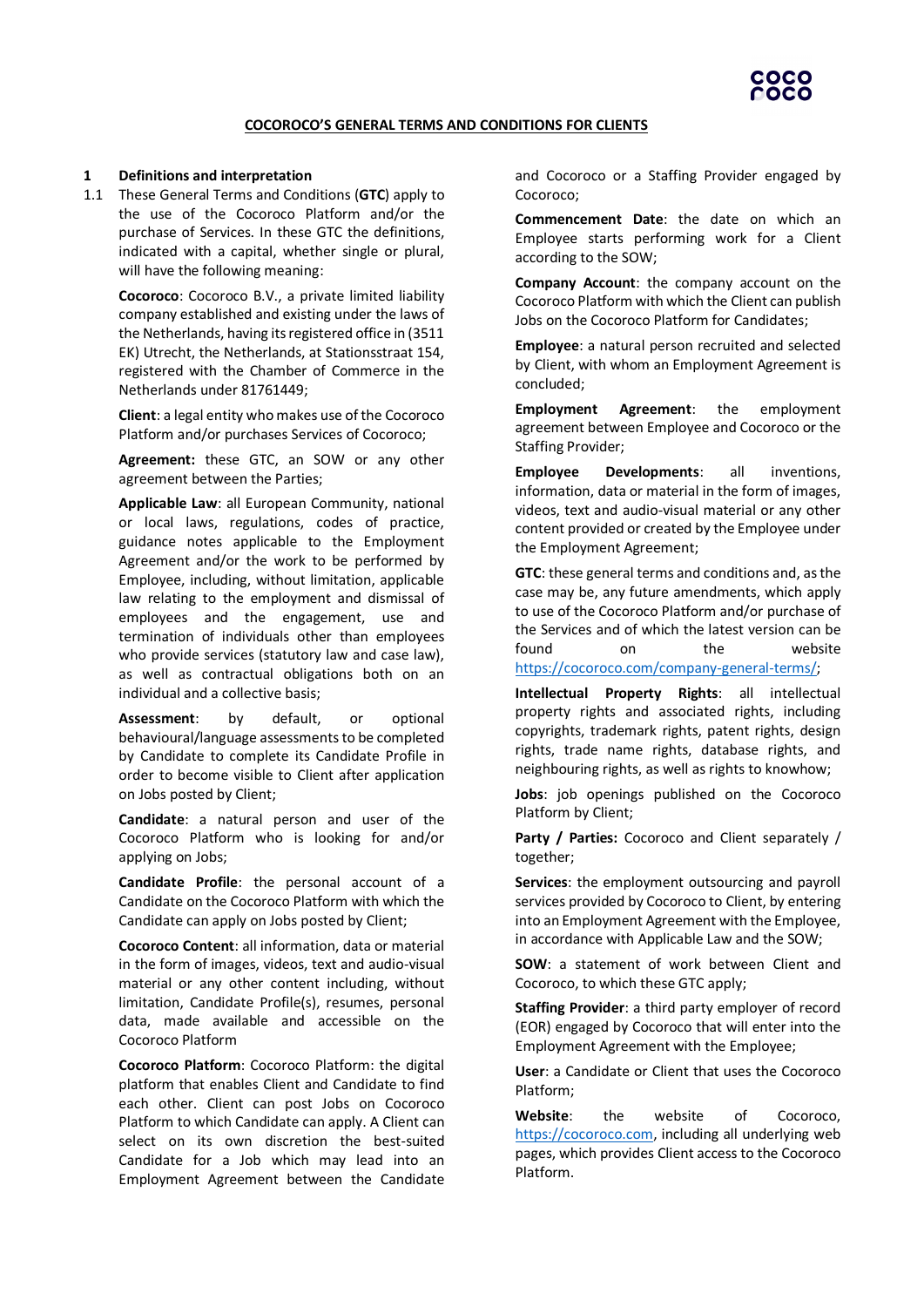

### **2 Company Account**

- 2.1 In order to use the Cocoroco Platform to publish Jobs, Client is required to register a Company Account.
- 2.2 It is explicitly forbidden to create a Company Account using (personal) information of another person or company.
- 2.3 Client is responsible for maintaining secrecy regarding the login details for its Company Account.
- 2.4 Client agrees to immediately notify Cocoroco if Client becomes aware of or has reason to believe that there is any unauthorized use of the Company Account or any other breach of security, without prejudice to Client´s own obligation to immediately take effective action, such as modifying the login details.

#### **3 Cocoroco Platform**

- 3.1 To the best of its ability, Cocoroco will make efforts to provide the Cocoroco Platform with due care.
- 3.2 Client accepts that the Cocoroco Platform only contains the functionalities and other characteristics at the time of use ("as is" and "as available").
- 3.3 Cocoroco does not guarantee that the Cocoroco Platform or any part thereof will be accessible at all times and without any interruptions or failures.
- 3.4 Cocoroco is not liable towards User for any damage, loss or costs resulting or arising from the Cocoroco Platform being (temporarily) unavailable, including but not limited to the loss of Content or inability to access or use the Cocoroco Platform.
- 3.5 Cocoroco is entitled to change and/or update the Cocoroco Platform without any prior notification and without being obliged to pay any compensation whatsoever to Client.
- 3.6 Each and every use of the Cocoroco Platform is at Client´s own risk and responsibility. Cocoroco has no entire knowledge of and/or interference with the content and information that is made available by Users through the Cocoroco Platform.
- 3.7 The Cocoroco Platform may contain content and information that is derived from and/or may refer to third parties' websites or apps (for instance via integrations, hyperlinks, banners or buttons). Third party terms or conditions may apply to these websites or apps. Cocoroco has no control over the information and content of these third parties' websites and apps and does not accept any responsibility and/or liability for such information and content.

### **4 Jobs and Candidates**

4.1 Client can post Jobs on Cocoroco Platform on its own behalf on which Jobs the Candidate can apply. The Jobs shall include at least the conditions such as job description, working hours, and remuneration. These Jobs will be visible to Candidate once they are published on the Cocoroco Platform by the Client and shall remain visible until the Client decides to withdraw them from the Cocoroco Platform.

- 4.2 Client may not publish Jobs on the Cocoroco Platform without a reasonable and legitimate intent to hire a Candidate for the Job position listed.
- 4.3 Client may not publish Jobs that intentionally misrepresent the job, hiring company, or poster.
- 4.4 Each Job published by Client shall clearly indicate whether a position is for an independent contractor or is part-time, piecework, commission-based, or has otherwise non-traditional working conditions or compensation.
- 4.5 Client is not allowed to publish Jobs on the Cocoroco Platform that require payment from the Candidate or Jobs that resemble franchises, multi-level marketing, distributorships, or are (almost) entirely commission-based.
- 4.6 Client acknowledges and agrees that the Jobs and information Client makes available through the Cocoroco Platform can be accessed and used by other Users. Cocoroco cannot guarantee that other Users will use the Content in accordance with these GTC and/or applicable legislation. Cocoroco is not responsible nor liable for the actions of other Users which are in violation of these GTC, the applicable legislation and/or which are otherwise unlawful.
- 4.7 Client may not use any Candidate Profile (a) for any purpose other than seeking Candidates; (b) for any commercial, or charitable communication as well as any other unsolicited communication, including the transmission of "junk mail", "chain letters," or unsolicited mass mailing, "spamming" "phishing"; or (c) to make unsolicited phone calls or send unsolicited mail, email, or newsletters to Candidates unless they have agreed to be contacted, and which contact is, to the sole discretion of Cocoroco, not excessive in frequency or related to Jobs that are irrelevant to or unlikely to be of interest to the Candidate contacted.
- 4.8 Client may not publish Jobs:
	- (i) in a manner that does not comply with applicable local, national and international laws, including but not limited to laws relating to labour and employment, equal employment opportunity and employment eligibility requirements, data privacy, data access and use;
	- (ii) that require citizenship of any particular country or lawful permanent residence in a country as a condition of employment, unless otherwise required in order to comply with law, regulations, executive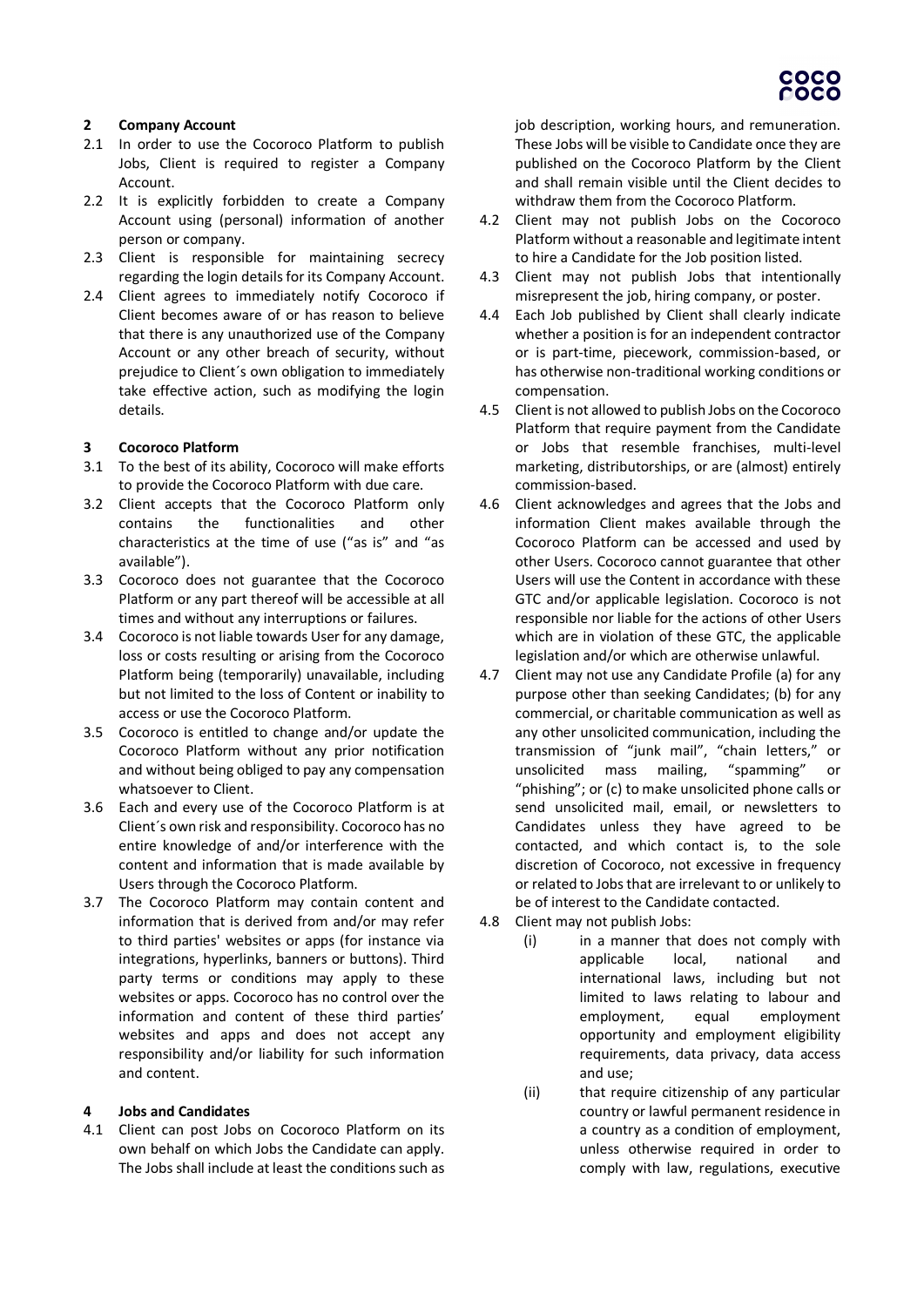

order, or federal, state or local government contract;

- (iii) that are false and/or misleading or contain false and/or misleading information;
- (iv) that are offensive, discriminating, violent or are otherwise deemed inappropriate by Cocoroco;
- (v) which contain viruses, Trojan horses, worms, bots or other software that can damage, disable or delete the Cocoroco Platform or makes it inaccessible;
- (vi) that display or link to pornographic, indecent or sexually explicit material of any kind;
- (vii) to sell, promote or advertise products or services;
- (viii) that advertise or relate to sexual services or seek employees for jobs of a sexual nature.
- 4.9 Cocoroco reserves the right to remove any Job or content from the Cocoroco Platform, which in Cocoroco's discretion, does not comply with these GTC.
- 4.10 If, after posting a Job on the Cocoroco Platform, Client wishes to enter into an Employment Agreement, Client agrees to request Cocoroco to act as the employer of record. Cocoroco may provide such services by engaging a third party staffing provider. Client and Cocoroco agree to enter into an SOW.

### **5 Services**

- 5.1 Cocoroco or the Staffing Provider will enter into an Employment Agreement with the Employee in accordance with the SOW and assign the Employee to perform the services and work requested by the Client in the SOW.
- 5.2 Cocoroco will: (i) handle a Candidate's online language and skills test; (ii) pay Employee's wages and provide other benefits as Cocoroco deems appropriate; (ii) pay, withhold and transmit payroll taxes to the Employee in an amount no less than required by Applicable Law.
- 5.3 Cocoroco will be responsible for handling the employment of the Employee, including, without limitation, (i) the payment of all salaries and wages thereto, in accordance with Applicable Law; (ii) handling unemployment claims involving Employee; (iii) ensure Employees are legally authorized to work within the jurisdiction in which the Services will be provided; (iv) if required by Applicable Law, providing health coverage to Employee.
- 5.4 Client acknowledges and agrees that certain Services or parts thereof may be subcontracted by Cocoroco to third parties, including the Staffing

Provider, in connection with the Services. To help ensure the best possible provision of Services to Client, Cocoroco reserves the right to replace a third party sub-contractor in its sole discretion at any time.

- 5.5 Client shall comply with (i) any Cocoroco human resources and other related policies as may be provided to Client from time to time, when necessary for compliance with Applicable Laws, as determined in Cocoroco's sole discretion.
- 5.6 Client shall inform Cocoroco in advance and in writing of any changes impacting the Employment Agreement or Employee's work (including without limitation any employment-related legal claim, injury, or incident relating to Employee or the workplace), such that Cocoroco may reasonably inform, notify and assist Employee, any applicable authority or any other relevant third party in advance, respecting any notice period required by Applicable Law, agreement or best practice or any matters which may confer to Client a right to terminate an Agreement, or as otherwise required to comply with Applicable Law.
- 5.7 Client acknowledges and agrees that in order to maintain flexibility in the business, Cocoroco may make changes to the Services or the manner in which they are delivered, including but not limited to a transfer of an Employee to Cocoroco or a different Staffing Provider.

# **6 Employment Agreement**

- 6.1 Cocoroco shall require each Employee to sign an Employment Agreement before such Employee commences providing services to and/or work for or on behalf of Client, in accordance with the SOW.
- 6.2 The Staffing Provider shall pay Employees their salary/remuneration and provide their benefits as per the Employment Agreements they sign, according to the SOW and otherwise in compliance with Applicable Law.
- 6.3 Any additional payment that Client will request to pay the Employee, out of the ordinary monthly salary cycle (e.g. bonus, commission etc.), must be requested by Client in writing. Said funds will be paid by Client to Cocoroco immediately after the written request and before any such payment will be made by Cocoroco to Employee. Cocoroco will not finance any payment on behalf of Client.
- 6.4 The Employee assigned to Client under these GTC shall remain an employee of the Staffing Provider for the duration of time Employee provides services to Client pursuant to any SOW. Employee shall not be entitled to participate in any of Client's employee benefit plans.
- 6.5 The Employment Agreement will be governed by the laws and regulations of the jurisdiction of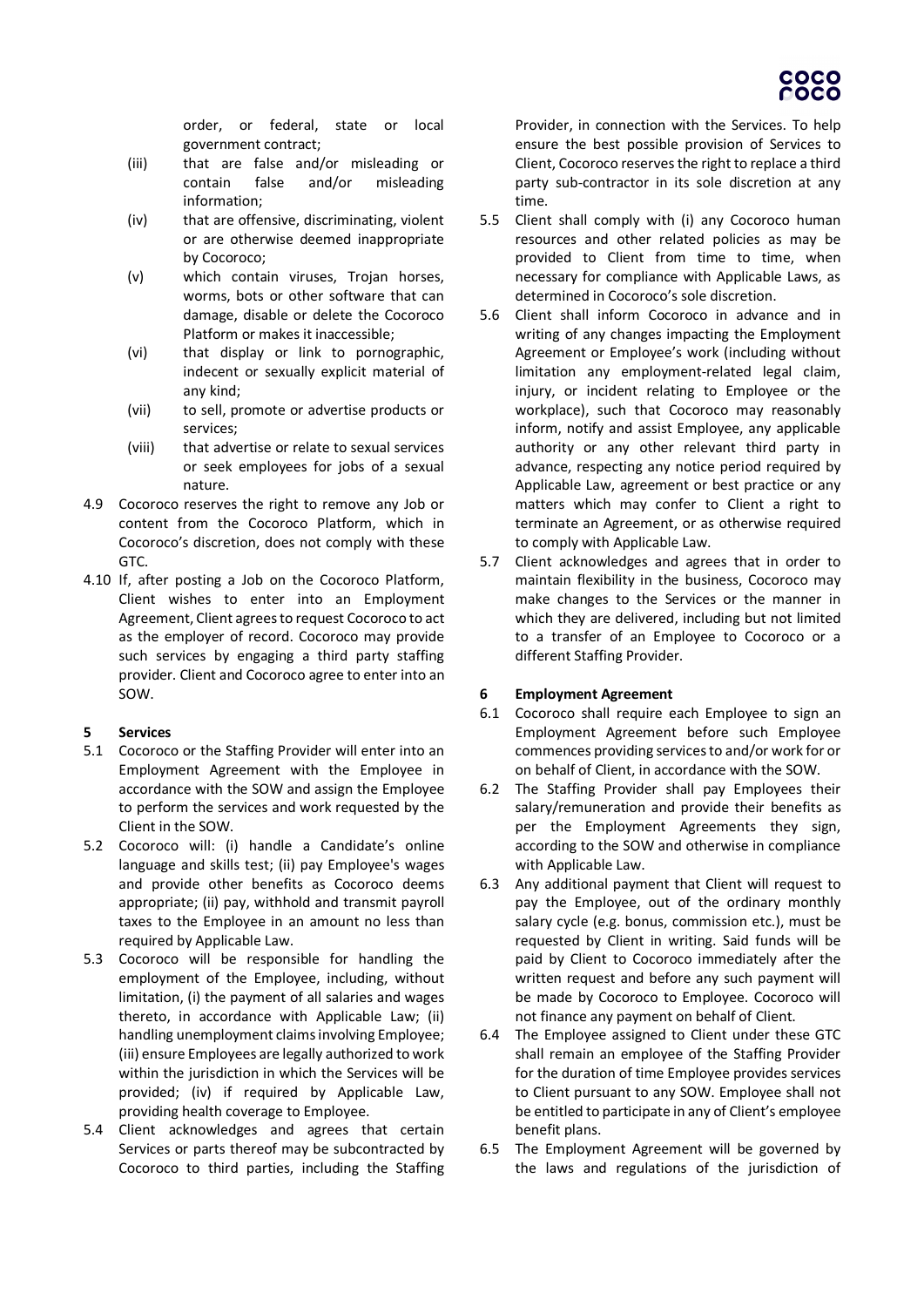employment stated in the SOW, without prejudice to Employee's rights and Cocoroco's obligations under Applicable Law of the jurisdiction where the work will be actually performed by the Employee.

6.6 If the Employment Agreement is not signed by the Commencement Date, the Commencement Date will be delayed to the date of signing of the Employment Agreement or later.

## **7 Relationship Client and Employee**

- 7.1 Client shall be solely responsible for recruiting and evaluating Employees through the Cocoroco Platform, including, but not limited to, evaluating their skills and qualifications.
- 7.2 Client shall be solely responsible for (i) the day-today supervision of the Employee, (ii) providing Employees with a proper, safe working environment, including, but not limited to, all equipment and materials required to satisfactorily perform the job and as otherwise required by Applicable Law, and (iii) maintaining all requisite business licenses (including professional licenses).

### **8 Termination Employment Agreement**

8.1 Client may request Cocoroco to terminate the Employment Agreement, held by the Staffing Provider, with Employee under and pursuant to any SOW. Cocoroco will take all reasonable steps necessary to allow the termination to be effective at the earliest possible date without being noncompliant with the relevant Applicable Law to limit exposure to potential lawsuit and related risk. During the period of such employment, the GTC and SOW shall remain in effect with respect to such Employment Agreement. On the effective termination date, Client shall have no liability to make any further payment to Cocoroco other than in respect of amounts accrued, due or relating to any period prior to such effective termination date and any statutory requirements or regulations including, but not limited to, pay-in-lieu of notice or vacation, termination indemnity and their related direct or indirect costs and fees. Client shall not give Employee a notice of termination at any time.

# **9 Fees**

- 9.1 Client will pay to Cocoroco the following fees as further specified and in accordance with the payment terms identified in the applicable SOW.
- 9.1.1 Cocoroco Service Fee. In consideration for the provision of the Services, Client will pay on a monthly basis the Service Fee specified in the applicable SOW.
- 9.1.2 Staffing Provider Fee. In consideration for the provision of the Services provided by the Staffing Provider, Client will pay on a monthly

basis the Staffing Provider Fee specified in the applicable SOW.

- 9.1.3 Setup Fee. Within five (5) days from the SOW Effective Date (as defined in the SOW), Client shall pay to Cocoroco a one-time, nonrefundable Setup Fee as specified in the applicable SOW.
- 9.1.4 Employee Fee. Client shall pay to Cocoroco a fee in the amount equal to the full amount Cocoroco (or the Staffing Provider) shall pay Employee under the Employment Agreement, including but not limited to, any additional remuneration for statutory leave, legal costs, severance or any other such payments incurred due to the provision of work by the Employee, as may be further set forth in the SOW (the "Employee Fee").
- 9.1.5 Fee Deposit. Within five (5) days from the SOW Effective Date, Client shall pay Cocoroco a deposit in the amount set forth in the applicable SOW (the "Fee Deposit"). Such Fee Deposit to be held by Cocoroco as reserve funds to be applied to Client's fees as necessary to ensure that the Employee is paid on time and in accordance with the GTC and Applicable Law. Cocoroco shall return this Fee Deposit to Client within 90 days of having received full and final payment of all invoices relating to the applicable SOW after its termination. Cocoroco shall not be obliged to provide Services until it has received the Fee Deposit from Client.
- 9.1.6 Additional Fees. In the event of a change to Applicable Law that may lead to additional expenses, external costs and charges incurred by Cocoroco in the performance of its obligations under an Agreement, such expenses, costs and charges shall be reimbursed by Client (the "Additional Fees"). This also applies to any unexpected items, which are reasonably linked to performing the Agreement.
- 9.2 Cocoroco will invoice Client in respect of all fees payable under an SOW, including any variable elements of the Employee Fee (bonus, commissions, overtime, etc.) the 1st calendar day of any starting month. Value Added Tax (VAT) may apply on all or part of the fees and expenses according to the relevant laws and tax regulations. All invoices hereunder shall be paid within fourteen (14) days from the date of invoice. Because the fees include Employee payroll funds, Client understands that fees not received timely from Client may result in delayed payments to the Employee. Client acknowledges and agrees that Cocoroco will invoice Client based on an estimate of the costs as will be charged by the Staffing Provider to Cocoroco. If,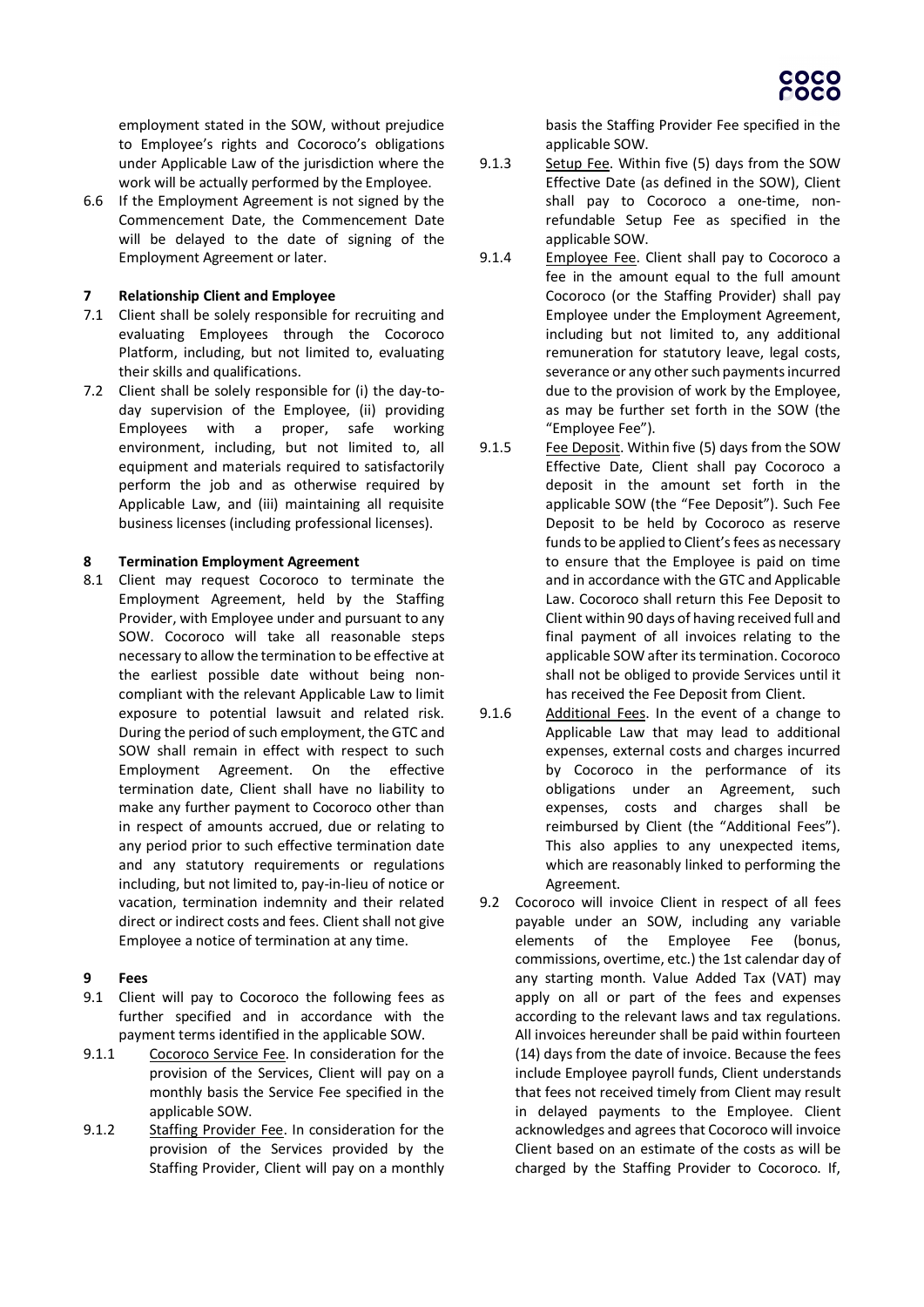after Cocoroco has received the final invoice from the Staffing Provider, it appears that the actual fees are higher or lower, Cocoroco will offset the relevant amount in the subsequent month.

- 9.3 If Client fails to make any payment to Cocoroco by the due date for payment under an Agreement, then, without limiting Cocoroco's other remedies under the GTC or the Applicable Law, Client shall pay interest on the overdue amount at the rate of 0.15% per day. Such interest shall accrue on a daily basis from the due date until actual payment of the overdue amount, whether before or after judgment. Client shall pay the interest together with the overdue amount.
- 9.4 In the event of a change to Applicable Law that increases the cost to Cocoroco of its provision of the Services, the Parties shall adapt the fees accordingly.
- 9.5 All fees are exclusive of all state, local and other taxes, or other taxes or charges (other than income taxes payable by Cocoroco) as may be directly applicable to the receipt or use of the Services. Client will pay all such charges or taxes within fourteen (14) days of the applicable invoice date.
- 9.6 When the Employee must incur expenses while executing the Employment Agreement, Client shall comply with the following terms and conditions:
- 9.6.1 Employee will obtain pre-approval of the expenses from Client based on a detailed description and evaluation of the expected expenses;
- 9.6.2 Employee will create an expenses report on the platform of the Staffing Provider, with a copy of all receipts for verification by Client;
- 9.6.3 Client shall validate the reports before the 10th of the month and process the related payment within 5 calendar days of receipt of an expenses report submitted by Employee;
- 9.6.4 If the Employee cannot provide original receipts for the expenses, the expenses will not be reimbursed.
- 9.7 Client shall not make any payments relating to an Agreement directly to the Employee, unless expressly agreed otherwise between the Parties.
- 9.8 Current and future provisions of local labour law, collective labour agreements, and tax legislation in the country where work is being provided shall be applied and included in all invoices. The Employee will be informed of and asked to respect Client's internal policies and guidelines. However, as employee and/or contractor of the Staffing Provider, in case of conflict between the internal policies or guidelines of the Staffing Provider and those of Client, Client acknowledges and accepts that the Employee must in priority observe the

Staffing Provider's internal policies, procedures and guidelines.

## **10 Intellectual Property Rights**

- 10.1 All Intellectual Property Rights relating to Cocoroco Platform, Cocoroco Content and the Website are owned by Cocoroco and/or its licensors. Nothing in an Agreement constitutes the transfer of any Intellectual Property Rights from Cocoroco to Client. Client is solely granted a license as described in these GTC.
- 10.2 Subject to the conditions in these GTC, Cocoroco grants Client a limited, personal, irrevocable, nonexclusive, non-sublicensable, non-transferable right to use the Cocoroco Platform for the sole purpose of posting Jobs and recruiting Candidates on its own behalf.
- 10.3 To the extent permitted by Applicable Law, Cocoroco shall assign all Intellectual Property Rights such that Client shall be the sole and exclusive owner of all right, title and interest in and to Employee Developments. Cocoroco shall ensure that Employee, as part of its Employment Agreement and engagement by Cocoroco, shall execute, in accordance with Applicable Law, an assignment agreement in favor of Cocoroco in connection with the Employee Developments. Subject to the terms and conditions hereof, Cocoroco shall assign all right, title and interest in any Employee Developments, including all Intellectual Property Rights therein, to Client.

# **11 Term and termination**

- 11.1 An SOW or any other agreement between the Parties shall enter into force upon signing by both Parties and shall remain in force for an initial term of one (1) year unless another term is stated in such agreement. Thereafter, such agreement shall automatically renew for successive one (1) year terms unless and until terminated as permitted herein or as stated otherwise in such agreement.
- 11.2 Either Party may terminate an SOW or any other agreement between the Parties by giving written notice of termination of such agreement as of the end of the initial term or renewal term, taking into account a notice period of no less than one (1) month, or such other period as stated in such agreement or as required for Cocoroco to terminate the Employment Agreement in accordance with Applicable Law.
- 11.3 Cocoroco is entitled to terminate the SOW or any other agreement with immediate effect (i) if, having failed to pay one or more invoices by the due date and having been served notice by Cocoroco to do so within eight (8) days, Client has failed to pay all the amounts due, together with interest, within eight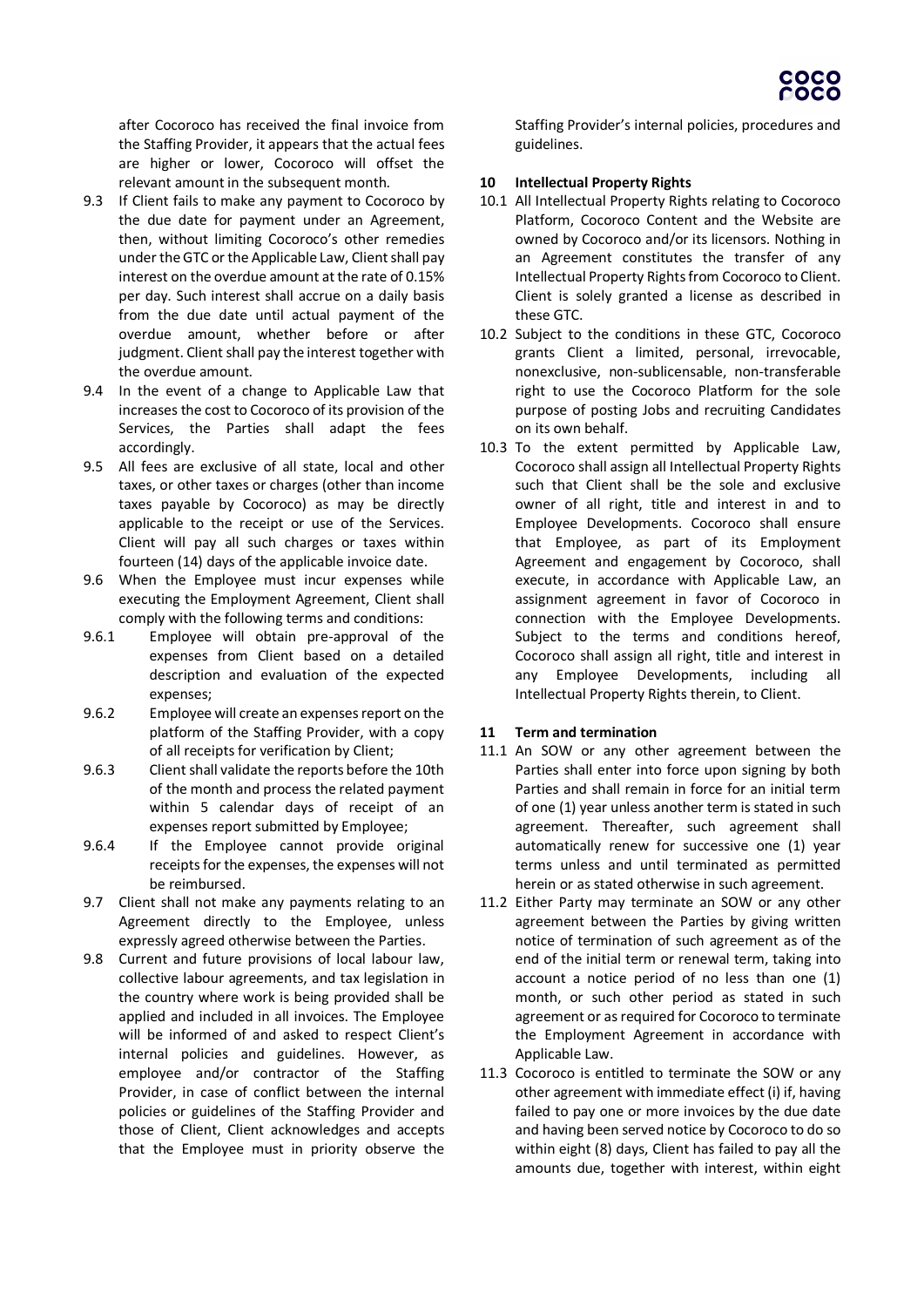

(8) days of receiving such notice; or (ii) if Client is in breach of an Agreement, having been served notice by Cocoroco to remedy any such breach, and Client fails to do so within eight (8) days of receiving such notice.

- 11.4 In the event of such termination pursuant to Article 11.3 and without waiver of its rights to claim damages or an indemnity for any losses suffered by it, Cocoroco may immediately terminate the Employment Agreement or elect to have the Employment Agreement to continue to be performed until the date provided for in the Employment Agreement.
- 11.5 Cocoroco may terminate any agreement regarding the use of the Cocoroco Platform by Client and the registration of the Company Account, at its sole discretion, at any time, with or without notice. If Client wishes to terminate its use of the Cocoroco Platform, Client may do so by notifying Cocoroco at any time and closing its Company Account, notwithstanding the specific terms for termination of an SWO or any other agreement relating to the purchase of Services.
- 11.6 All provisions of an Agreement which by their nature should survive termination shall survive termination, including without limitation, ownership provisions, warranty disclaimers, indemnity and limitations of liability.

### **12 Liability**

- 12.1 Unless otherwise stipulated in an Agreement, Cocoroco's total, aggregate liability for attributably failing (in Dutch: "*toerekenbare tekortkoming*") to perform the Agreement, any unlawful act (in Dutch: "*onrechtmatige daad*"), or otherwise, including any warranty or indemnification obligation, is limited to the total amounts paid to Cocoroco for the Services in the twelve (12) preceding months of that particular calendar year.
- 12.2 Cocoroco is neither responsible nor liable for (a) the filling, placing, or availability of Jobs and Candidate; (b) the information provided by Client when posting Jobs; (c) the quality of the Jobs published by Client (d) non-compliance of Client with applicable laws and regulations, Intellectual Property Rights and privacy legislation for third parties; (e) any damage or costs incurred in the non-performance, removal, modification or cancellation of Jobs or application; (f) the acts or omissions of the Client or Candidate in whatever form.
- 12.3 Any liability of Cocoroco for consequential damages (in Dutch: "*gevolgschade*"), including – but not limited to – loss and/or damage of data, loss and/or damage to (third party) software, loss of profit, loss of business, loss of anticipated savings, loss of goodwill or reputation, fines, penalties, legal fees or

any other similar financial loss, or damage as a result of claims from third parties, is fully excluded.

12.4 Cocoroco does not warrant and is not responsible for any work performed or services provided by the Employee. Except as set out in the GTC, Cocoroco does not make any other warranties or representations relating to the Services, including, without limitation, the nature, quality and background of the Employee. All other warranties, express or implied are expressly disclaimed and excluded, including warranties of merchantability and of fitness for a particular purpose.

### **13 Force majeure**

- 13.1 In the event of force majeure, there will be no attributable failure in the performance of an Agreement by Cocoroco.
- 13.2 Force majeure includes, among other things, staff employees on sick leave and/or absence of employees who are crucial to the supply of the Services, interruptions in the supply of electricity, strikes, riots, war, government measures, epidemic, pandemic, or other health emergency, fire, natural disasters, floods, failure on the part of Cocoroco's suppliers, failure on the part of third parties engaged by Cocoroco, interruptions in the connection to the internet (whether or not due to a DDoS attack), hardware malfunctions, malfunctions in networks, including telecommunication networks, and other unforeseen circumstances.
- 13.3 If the force majeure continues for at least thirty (30) days, Cocoroco is entitled to terminate an Agreement with Client without being obliged to pay any compensation for this termination.

### **14 Indemnification**

- 14.1 Client will indemnify, defend and hold harmless Cocoroco from and against any judgments, losses, damages, liabilities, costs or expenses (including, but not limited to, attorneys' fees and legal expenses) Cocoroco may suffer or incur in connection with any actual or threatened claim, demand, action or other proceeding by any third party arising from or relating to (a) any breach of the an Agreement by Client; (b) any act or omission by Client, its employees, affiliates, agents and/or independent contractors in connection with Client's receipt of the Services, including, without limitation, the engagement of the Employee by Cocoroco in connection therewith; or (c) Client's use, attempted use or misuse of the Services.
- 14.2 Client shall indemnify and hold harmless Cocoroco against any legally enforceable claim made by the Employee relating to or arising from any engagement undertaken directly or indirectly by Employee with or for Client prior to the beginning of